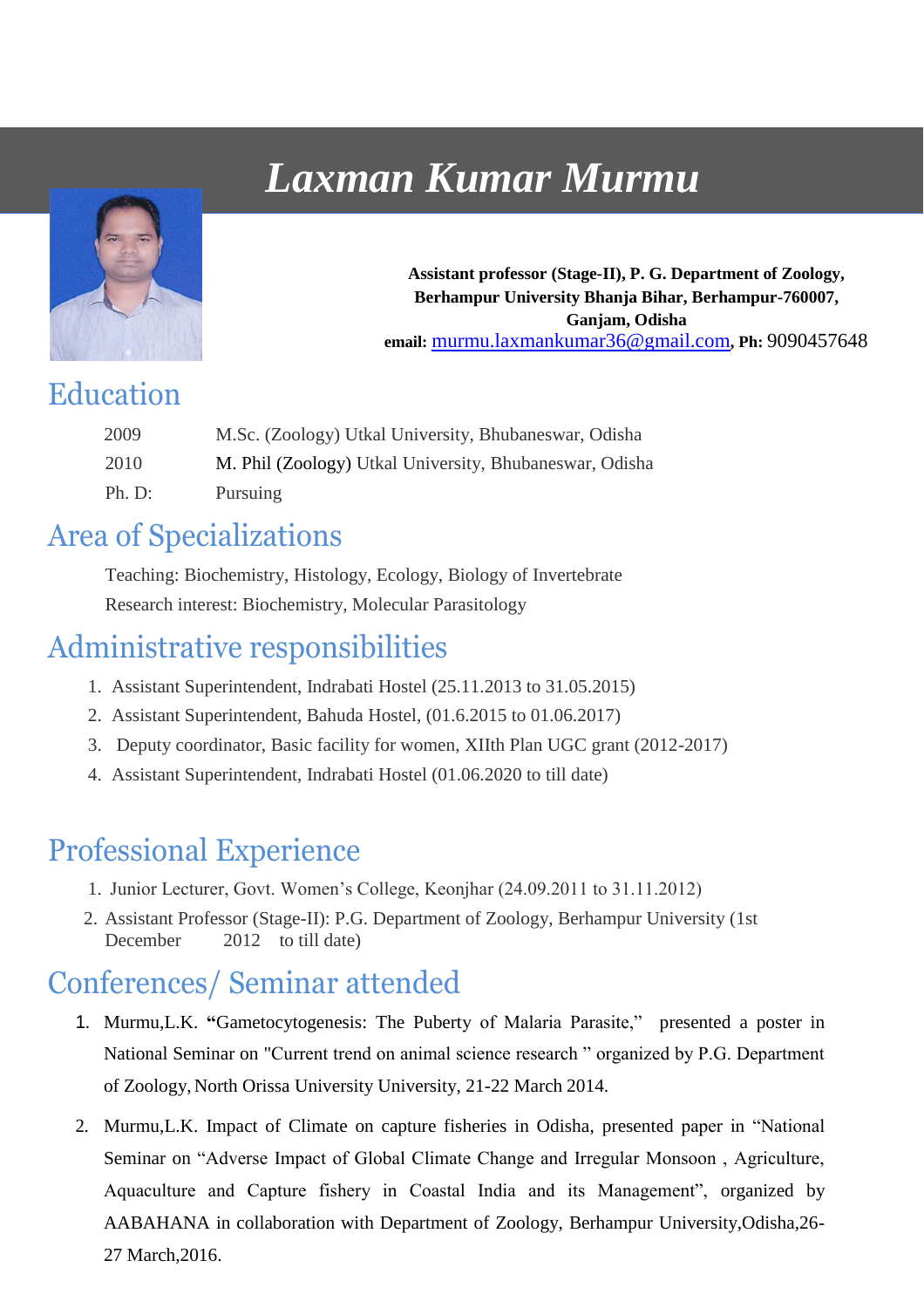- 3. Murmu,L.K. Conservation efforts for the sustainable utilization of marine fish germplasm resources, presented paper in National seminar on "Beach Erosion and Anthropogenic exploitation at coastal line of Odisha and its effect on Olive ridley sea Turtle, Irrawady Dolphin and Fish population and measures for conservation" Organized by AABAHANA Technical collaboration with Dept. of Zoology, Berhampur University, Bhanja Bihar, Ganjam March 29th -30th ,2018
- 4. Murmu,L.K. Algorithm of genotyping *Plasmodium falciparum* through Loop-mediated isothermal amplification-SNP platform presented paper in National Seminar on Advances and challenges in the Biological Sciences organized by Department of Zoology, Berhampur University,Odisha, February 12-13,2020
- 5. Murmu,L.K and Barik, T.K *Plasmodium falciparum*-K13 mutations and ART resistance marker in India, presented paper in Virtual National Seminars on "Life & Life Processes: Interdisciplinary Approach for Sustainable Development" organized by Department of zoology, Goa University, Goa July 19-21, 2021.
- 6. Murmu,L.K and Barik, T.K .Drug resistance status of *Plasmodium falciparum malaria* presented paper in Virtual National Seminars on "National Webinar on Recent Advances in Biological Research and Environmental Sustainability (RABRES 2020)" organized by Department of zoology, Kalyani University, West Bengal Aug 7-8, 2021.

# Refreshers Courses/ Short-term Courses/Workshop attended**:**

- 1. Participated in workshop-cum-training programme on "Application of Bioinformatics tools in Biological Science teaching and Research**"**, organized by Bioinformatics Infrastructure Facility Centre, Berhampur University, Odisha (22- 24 March, 2013)
- 2. Attended,Orientation Course at Academic Staff College, Sambalpur University, (10.08.2013- 06.09.2013)
- 3. Participated in national workshop on **"**Bioinformatics and Biodiversity Conservation", organized by GanapatiSabat Foundation at Gopalpur-on-Sea. on1<sup>st</sup>February 2014.
- 4. Participated in the UGC sponsored Short-Term course on "Use of SPSS on data analysis**"** at Academic Staff College, Sambalpur University.19-24 April 2014
- 5. Participated National Workshop on "Biotechnology for Economic Enhancement of Rural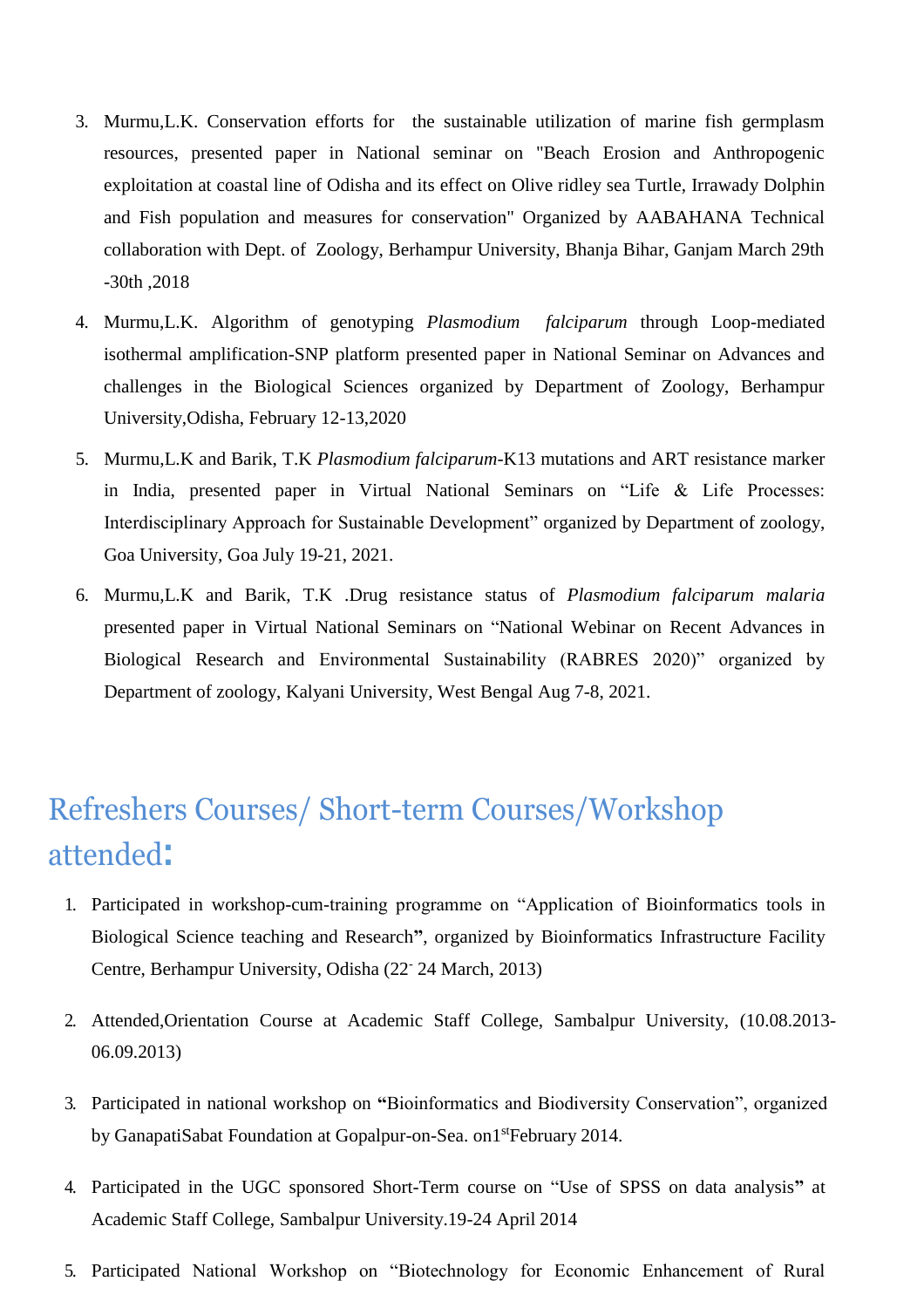Community in Southern Region of Odisha" organized by Post Graduate Department of Zoology, Berhampur University, Berhampur, Odisha Sponsored by DBT and in association with Socio Cultural Development Centre, 11th September, 2015

- 6. Participated National Workshop on "Workshop cum Training on Recent Development and future trends of Bioinformatics in Biological science" organized by Post Graduate Department of Zoology, Berhampur University, Berhampur, Odisha Sponsored by DBT, 26th -27th December, 2016.
- 7. Participated Five days training on "Molecular Biology, Next Generation Sequencing and Bioinformatics" at Yaazh Xenomics, 326, 1st Floor, Thadagam Road, Near GCT College, Coimbatore-641013, Tamil Nadu, India, 16th -20th October,2018.
- 8. Participated One day workshop on "Role of IPRs and Innovation Management in University Ecosystems" at Khalikote University, Berhampur Organized by National Research Development Corporation and Khalikote University, 30th October,2018.
- 9. Attended refresher course at UGC-Human Resource Development Centre, University of Hyderabad, Hyderabad, Telengana, (15.02.2019 to 07.03.2019)
- 10. Participated One day workshop on "Faunal diversity of Chilika Lagoon" Organized by EBRC, Zoological Survey of India, 26th July,2019.
- 11. Participated Five-days online-Faculty Development Programme on "Mathematics for Biological Sciences" Organized by Faculty Development Centre, UGC-MHRD, Savitribai Phule Pune University, Pune, 15th -20th June, 2020
- 12. Participated Seven-days virtual workshop on "Science Leadership" Organized by Indian Science Academies and Punjab Central University, 22nd -28th June, 2020.
- 13. Participated Seven-days online-Faculty Development Programme on "Earth & Environment Responses During COVID - 19" Organized by Faculty Development Centre, UGC-MHRD, Savitribai Phule Pune University, 11th -17th July, 2020.
- 14. Participated Seven days online-Faculty Development Programme on Research Methodology: Data Analysis, Reporting and Publication prospective Organized by Bharathiar School of Management and Entrepreneur Development (BSMED), Bharathiar University, Coimbatore, Tamilnadu 20th July to 26th July 2020
- 15. Attended and successfully completed SWAYAM ONLINE COURSE CERTIFICATION on